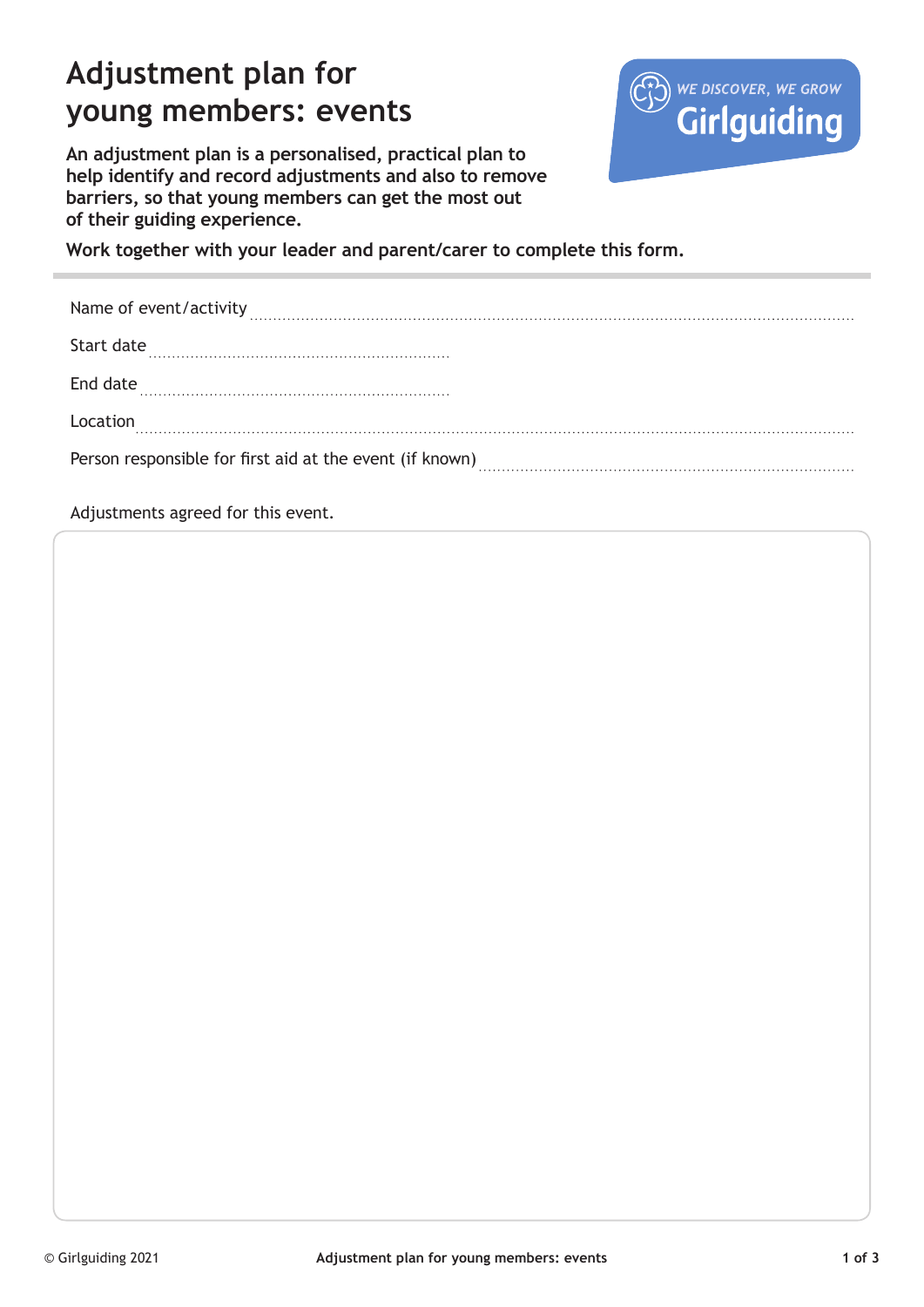### **By signing, I agree:**

- That the information given on this form is accurate, to the best of my knowledge, at the time of writing.
- That I am comfortable with the adjustments agreed in this adjustment plan and am comfortable for Girlguiding volunteers to make the reasonable adjustments agreed in this adjustment plan.

Signature(s) of parent/carer (if young member is under the age of 18, or 16 in Scotland)

Signature of young member (if over the age of 18, or 16 in Scotland)

| Date |  |
|------|--|

#### **By signing, I agree:**

- That the information given on this form is accurate, to the best of my knowledge, at the time of writing.
- That I am comfortable with the adjustments agreed in this adjustment plan. I confirm that the person responsible for making the adjustments agreed in this plan is competent (and suitably trained, where necessary) to carry out the agreed tasks.
- That I agree to follow this plan, as far as possible.

Name(s) of person responsible for making adjustments agreed in this adjustment plan (for example the first aider)

| Role      |  |  |  |
|-----------|--|--|--|
|           |  |  |  |
| Signature |  |  |  |
| Date      |  |  |  |

#### **By signing, I agree:**

- That the information given on this form is accurate, to the best of my knowledge, at the time of writing.
- That I am comfortable with the adjustments agreed in this adjustment plan. I confirm that the person responsible for making the adjustments agreed in this plan is competent (and suitably trained, where necessary) to carry out the agreed tasks.

Name of event leader 

| Signature |  |
|-----------|--|
| Date      |  |